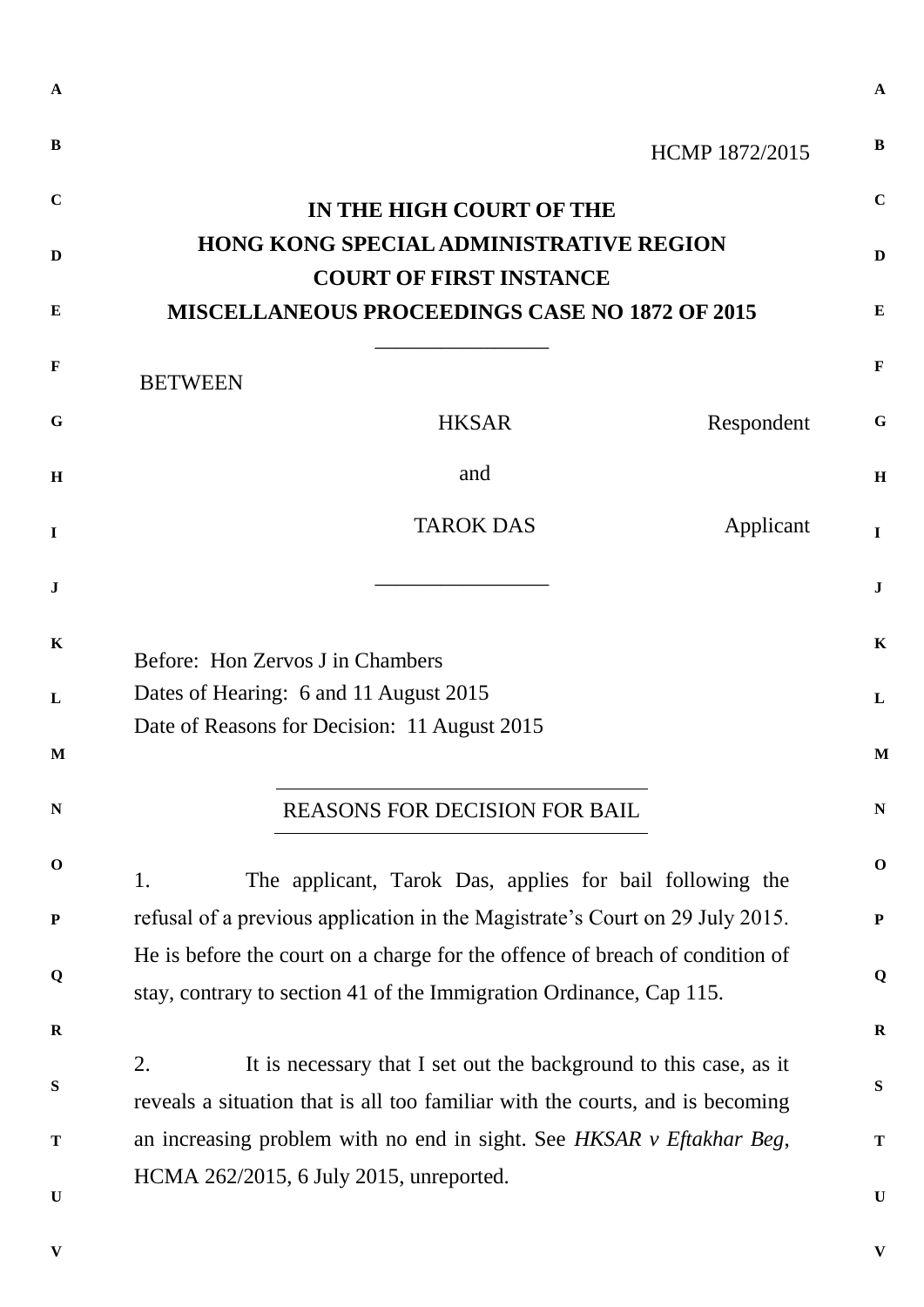**B**

**C**

**D**

**E**

3. The applicant entered Hong Kong lawfully on 8 March 2005 and was permitted to stay as a visitor until 22 March 2005. The applicant however overstayed and remained in Hong Kong without detection by the authorities until 29 November 2011 when he was arrested by the police for overstaying.

**F G H I J** 4. In December 2011 he lodged a torture claim and was then released by the Immigration Department on recognizance on 7 January 2012. On 16 April 2012 he was charged for the breach of condition of stay offence and required to appear at the Magistrate's Court on 18 April 2012 but failed to attend. A warrant of arrest was issued against him. It would appear that efforts had been made to locate the applicant for three years but without success.

**K L M N O** 5. On 14 April 2015 the police caught up with the applicant and arrested him pursuant to the arrest warrant. He was brought before the Magistrate's Court on the following day in relation to the breach of condition of stay offence and his case was adjourned to 29 April 2015 in order to inquire as to the outcome of his torture claim. The magistrate refused to grant him bail because of his failure to attend court on the precious occasion.

6. In the meantime, on 18 April 2015, the applicant filed a nonrefoulement claim under the United Screening Mechanism.

7. At the adjourned hearing on 29 April 2015 the magistrate was informed that the applicant's torture claim had been refused in March 2013 and that he had recently made a non-refoulement claim. The prosecution

**U**

**V**

**P**

**Q**

**R**

**S**

**T**

**V**

**U**

**A**

**B**

**C**

**D**

**E**

**F**

**G**

**H**

**I**

**J**

**K**

**L**

**M**

**N**

**O**

**P**

**Q**

**R**

**S**

**T**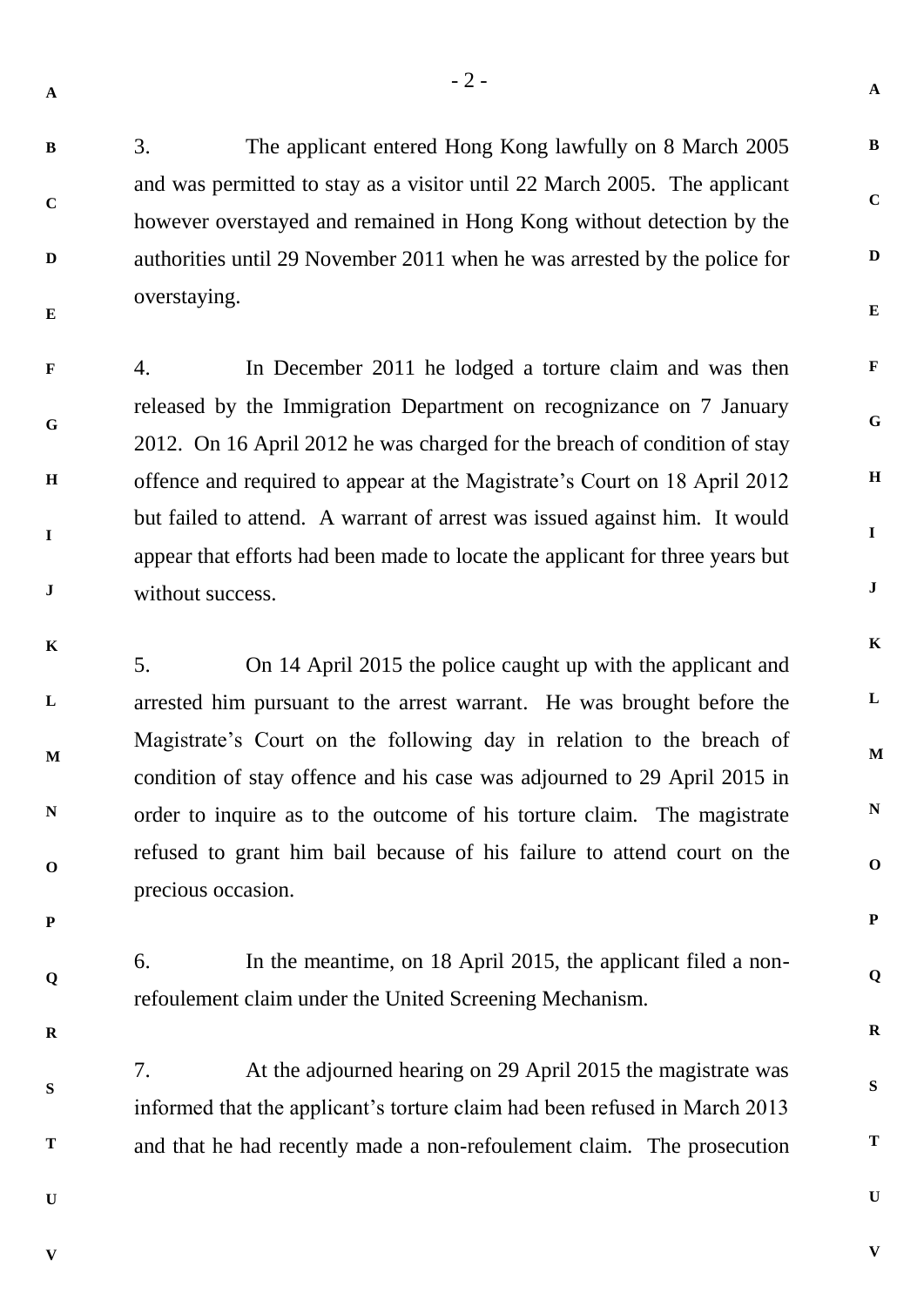**A**

**B**

**C**

**D**

**E**

**F**

**G**

**H**

**I**

**J**

**K**

**L**

**M**

**N**

**O**

**P**

**Q**

**R**

**S**

**T**

**B C** adjourned the case for three months to 29 July 2015 in order to inquire as to the outcome of the non-refoulement claim. Bail was refused.

**D E F** 8. At the adjourned hearing on 29 July 2015 the magistrate was informed that the outcome of his claim was not yet known and the prosecution adjourned the case for another three months to 29 October 2015. Bail was again refused. Hence the present application.

**G H I J K** 9. The applicant has been in Hong Kong for over 10 years. He came here in 2005 and had been overstaying for some six years before his unlawful presence was detected. He was released on recognizance, but when he was later charged for the breach of condition of stay offence he failed to attend a court hearing and report under the recognizance. He remained undetected for some three years until he was arrested again.

**L M N O** 10. It is submitted by the respondent that the applicant has shown a disregard for the law and there is a substantial risk that he might deliberately breach a court order and fail to answer court bail. However, it has also been pointed out that on the relevant sentencing authorities he has practically served a sentence that is likely to be imposed upon him for this offence.

11. There is another aspect of this case that warrants comment. It is fair to say that the circumstances of this case are not uncommon and cases similar to this one frequently come before the courts. The cases I am referring to concern a foreign national who enters Hong Kong either illegally or lawfully but on a visitor's visa for a limited period, and remains here for as long as he can until detected and apprehended, and then avoids or defies the legal processes and/or makes a claim or a series of claims for

**V**

**P**

**Q**

**R**

**S**

**T**

**U**

**V**

**U**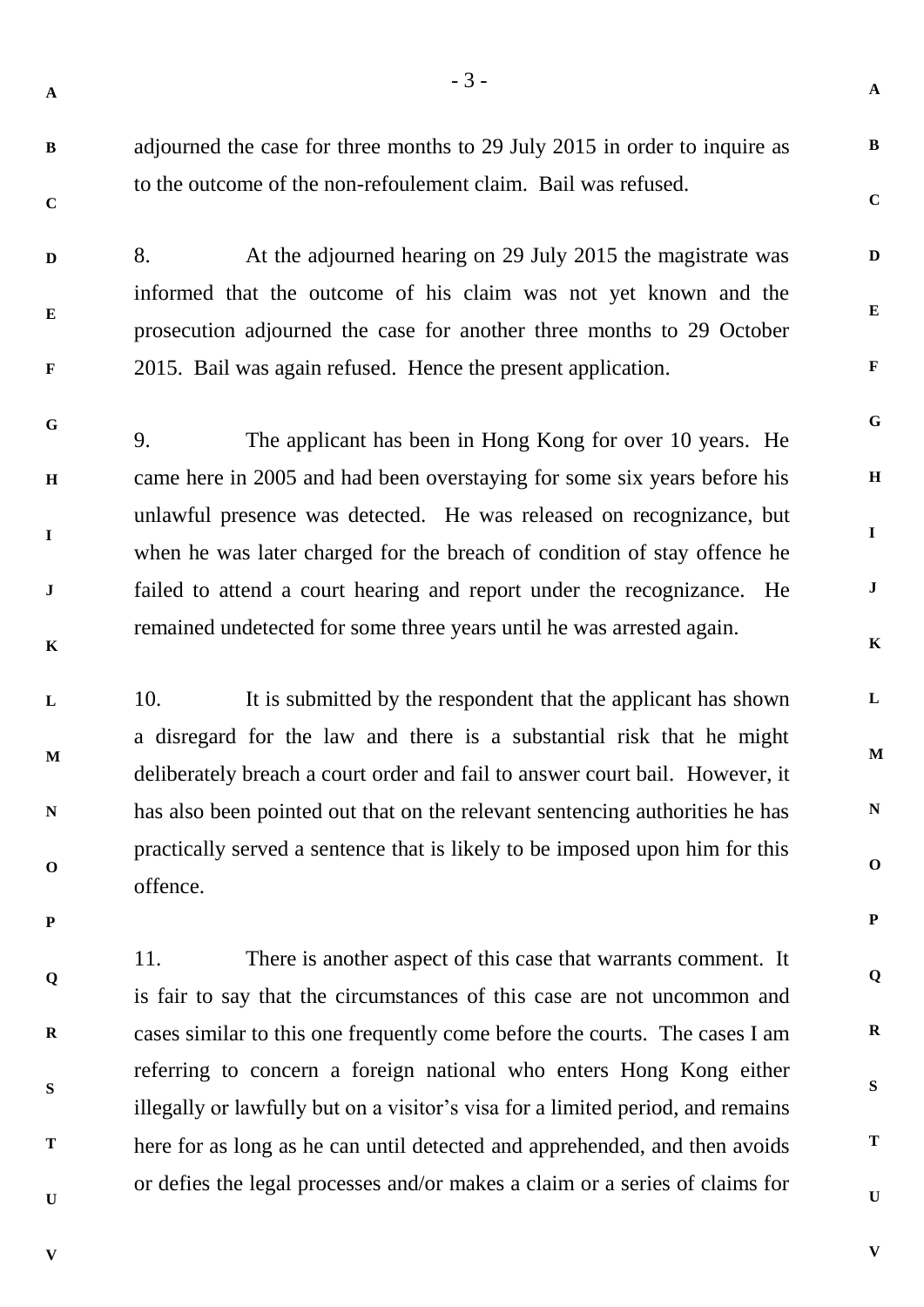**B C D E F G H I** protection under an international convention in order to continue to remain here. After criminal proceedings have been instituted against the person, the case is frequently brought before the courts because of adjournments or other applications and eventually it is placed in abeyance pending the outcome of the convention claim. As is sometimes seen, a claim for protection under an international convention is not made at the earliest opportunity, as one would expect, but only after the person has been apprehended by the authorities and it would appear in circumstances where on the face of the claim there may be little if any merit to it and in order to delay the legal processes and allow the person to remain in Hong Kong in the meantime, which in most cases can be many years.

**J K L** 12. It seems the relevant authorities take a standard approach to these cases, which may be due to the large quantity of them or the fixed procedure that has been implemented in dealing with them or a combination of the two.

**M N O P Q** 13. I am informed that the likely sentence to be imposed upon the applicant on a conviction of the charge which he faces is six months' imprisonment after trial. See *HKSAR v MD Sakib Ahmed*, HCMA 851/2012, 1 March 2013, unreported. He has been in custody since 14 April 2015 and has to date served any sentence that is likely to be imposed for this offence. That alone warrants his immediate release.

**R S T U** 14. I adjourned this application on 6 August 2015 to today for the prosecution to provide further information in relation to the progress of the applicant's claim which was submitted on 24 April 2015. I am informed that the Immigration Department has confirmed that the processing time of a non-refoulement claim varies according to the merits of the individual

 $-4-$ 

**V**

**A**

**V**

**A**

**B**

**C**

**D**

**E**

**F**

**G**

**H**

**I**

**J**

**K**

**L**

**M**

**N**

**O**

**P**

**Q**

**R**

**S**

**T**

**U**